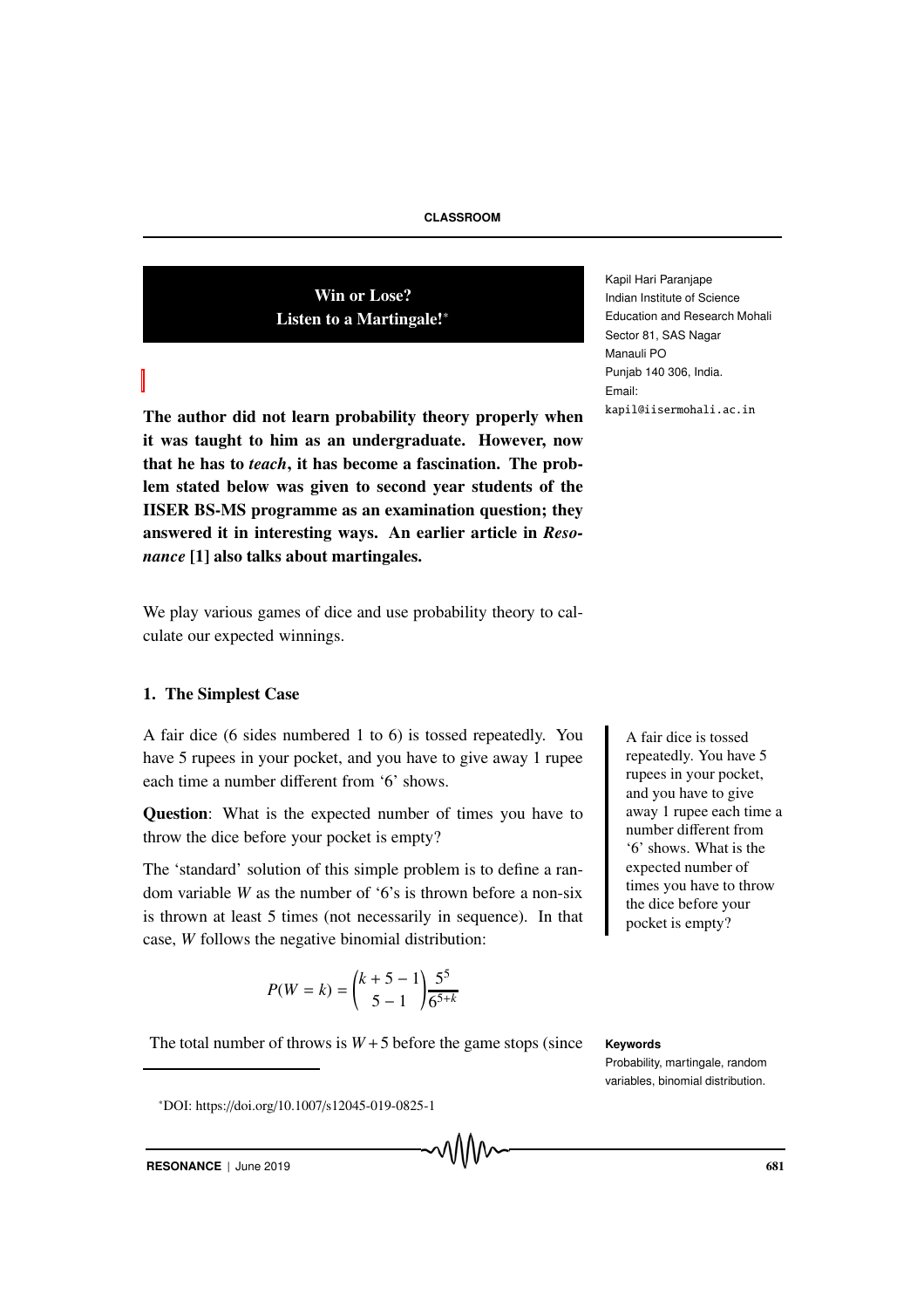your pocket is empty!). Its (mathematical) expectation is

$$
E(W + 5) = E(W) + 5 = \frac{5 \cdot (1/6)}{5/6} + 5 = 6
$$

## 2. More Complicated Case

addition to the above rule, you are *given* 5 rupees each time a '6' shows. Furthermore, you are allowed to *borrow* money in order to keep playing.

Question: What is the expected amount of money in your pocket after 20 throws?

We define *X* as the random variable that counts the number of '6' faces thrown in 20 throws.

This is distributed according to the binomial distribution

$$
P(X = r) = {20 \choose r} \frac{5^{20-r}}{6^{20}}
$$

Since you are allowed to keep a negative balance, the money in your pocket is

 $(starting money) + (money won from X 6's)$ − money lost from (20 − *X*) non-sixes  $= 5 + 5X - (20 - X) = 6X - 15$ .

(which could be negative). Its (mathematical) expectation is

$$
E(6 \cdot X - 15) = 6E(X) - 15 = 6 \cdot 20 \cdot (1/6) - 15 = 5.
$$

We note that this actually does not depend on the (fixed) number of throws. So, if, instead of 20 throws, there were 100 throws, the expected amount is still the same 5 rupees you started with!

This agrees with our intuition that getting 5 rupees for the '6' balances the losses of 1 rupee for each non-six. In other words, the expected win/loss from each throw is 0.

A fair dice is tossed repeatedly. You have 5 rupees in your pocket, and you have to give away 1 rupee each time a number different from '6' shows. You are *given* 5 rupees each time a '6' shows. Furthermore, you are allowed to *borrow* money in order to keep playing. What is the expected number of times you have to throw the dice before your pocket is empty?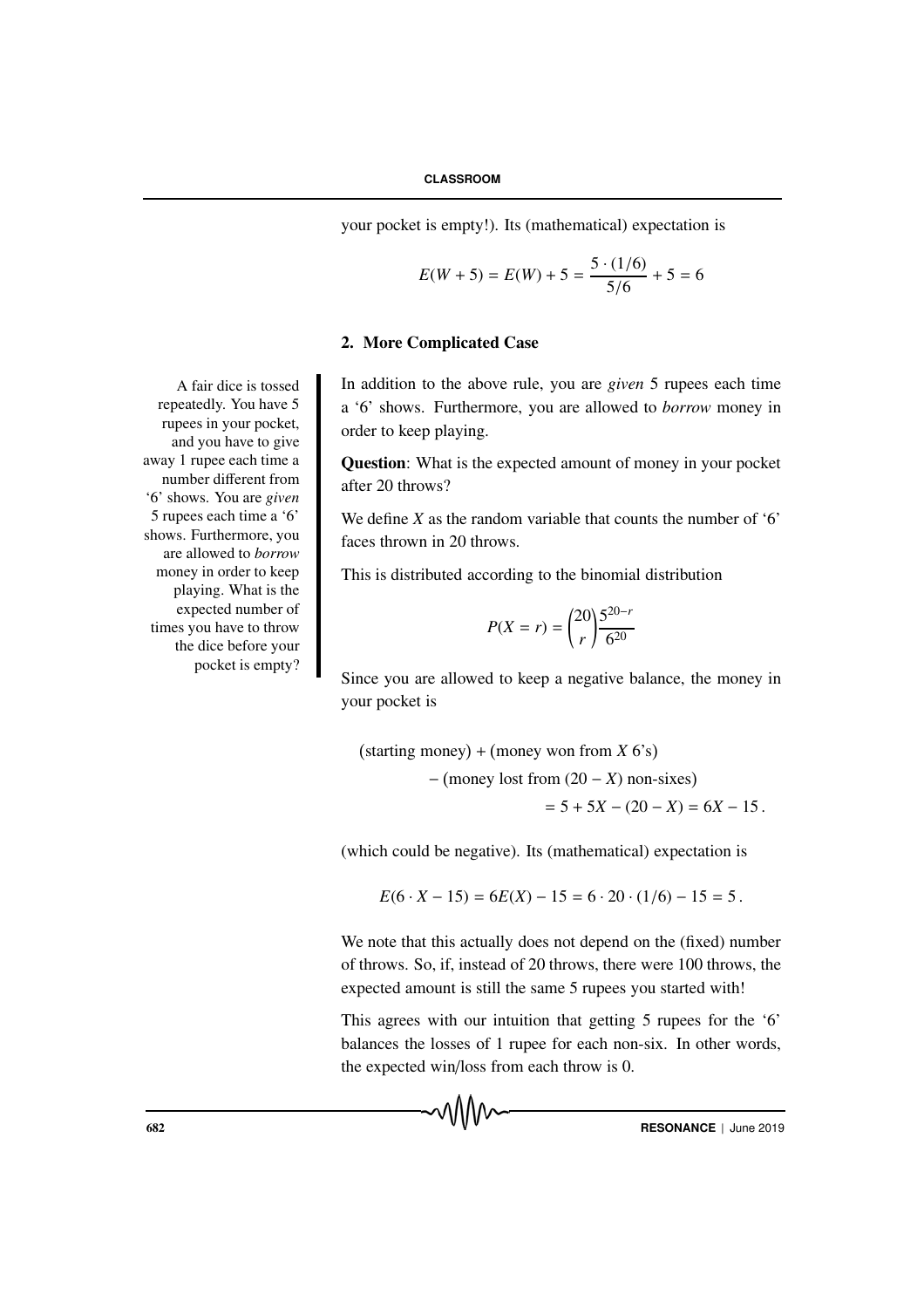## 3. Difficult Case

Now, assume that you are *not* allowed to keep a negative balance. There are two factors at (In other words, when your pocket is empty you have to quit.)

Question: Will the expected amount in the previous question increase or decrease?

We define *Y* to be the random variable that counts the number of '6' throws during this *new* game. (It is always a good idea to use a different variable when what is being kept track of is different!)

There are two factors at play here:

• In order to have a positive amount of money in the pocket, the first '6' must occur *on or before* the 5th throw, the second '6' must occur *on or before* the 11th throw and the third '6' must occur *on or before* the 17th throw. It follows that (with *X* as in the previous game):

$$
P(Y = r) < P(X = r) \text{ for } r \ge 3
$$

This *decreases* the contribution to expectation from terms with  $r > 3$ .

• If  $Y \le 2$ , then the pocket will contain 0 instead of  $6Y - 15$  (which is less than 0). This *increases* the contribution to expectation from terms with  $r \leq 2$ .

Thus, the *expected amount could increase or decrease*. If we try to calculate it by trying to find the probability of various sequences of events, it quickly grows into an unmanageable mess! A different approach is required.

We will assume that the dice are thrown whether or not the player is in the game. (Maybe there is a dice throwing machine which does not stop!) All that the game rule says is that if the player has no money in the pocket then the throw of dice *no longer* leads to win or loss for the player! We can formulate this as follows.

Let  $W_i$  be the random variable indicating the amount of money won (negative indicating money lost) by the player on the *i*-th play here, thus the expectation could increase or decrease.